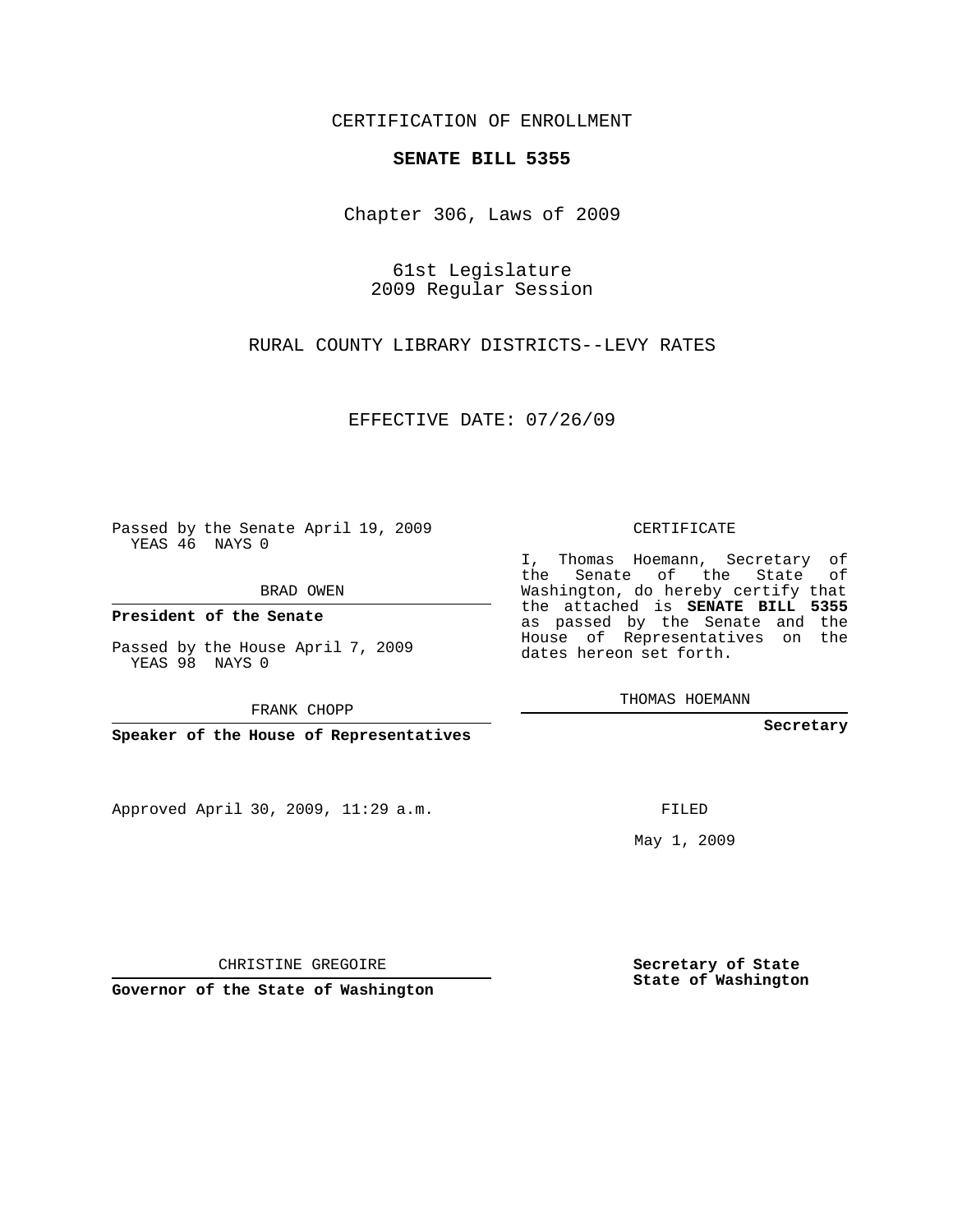## **SENATE BILL 5355** \_\_\_\_\_\_\_\_\_\_\_\_\_\_\_\_\_\_\_\_\_\_\_\_\_\_\_\_\_\_\_\_\_\_\_\_\_\_\_\_\_\_\_\_\_

\_\_\_\_\_\_\_\_\_\_\_\_\_\_\_\_\_\_\_\_\_\_\_\_\_\_\_\_\_\_\_\_\_\_\_\_\_\_\_\_\_\_\_\_\_

## AS AMENDED BY THE HOUSE

Passed Legislature - 2009 Regular Session

## **State of Washington 61st Legislature 2009 Regular Session**

**By** Senator Haugen

Read first time 01/20/09. Referred to Committee on Government Operations & Elections.

 1 AN ACT Relating to initial levy rates for rural county library 2 districts; and amending RCW 27.12.040 and 27.12.050.

3 BE IT ENACTED BY THE LEGISLATURE OF THE STATE OF WASHINGTON:

 4 **Sec. 1.** RCW 27.12.040 and 1990 c 259 s 1 are each amended to read 5 as follows:

 6 The procedure for the establishment of a rural county library 7 district shall be as follows:

 (1) Petitions signed by at least ten percent of the registered voters of the county who voted in the last general election, outside of the area of incorporated cities and towns, asking that the question, "Shall a rural county library district be established?" be submitted to a vote of the people, shall be filed with the county legislative 13 authority. For all districts created after the effective date of this 14 act, the petition may include a proposed initial maximum levy rate. This initial maximum levy rate must not exceed the rate limit set forth in RCW 27.12.050(1).

17 (2) The county legislative authority, after having determined that 18 the petitions were signed by the requisite number of registered voters, 19 shall place the proposition for the establishment of a rural county